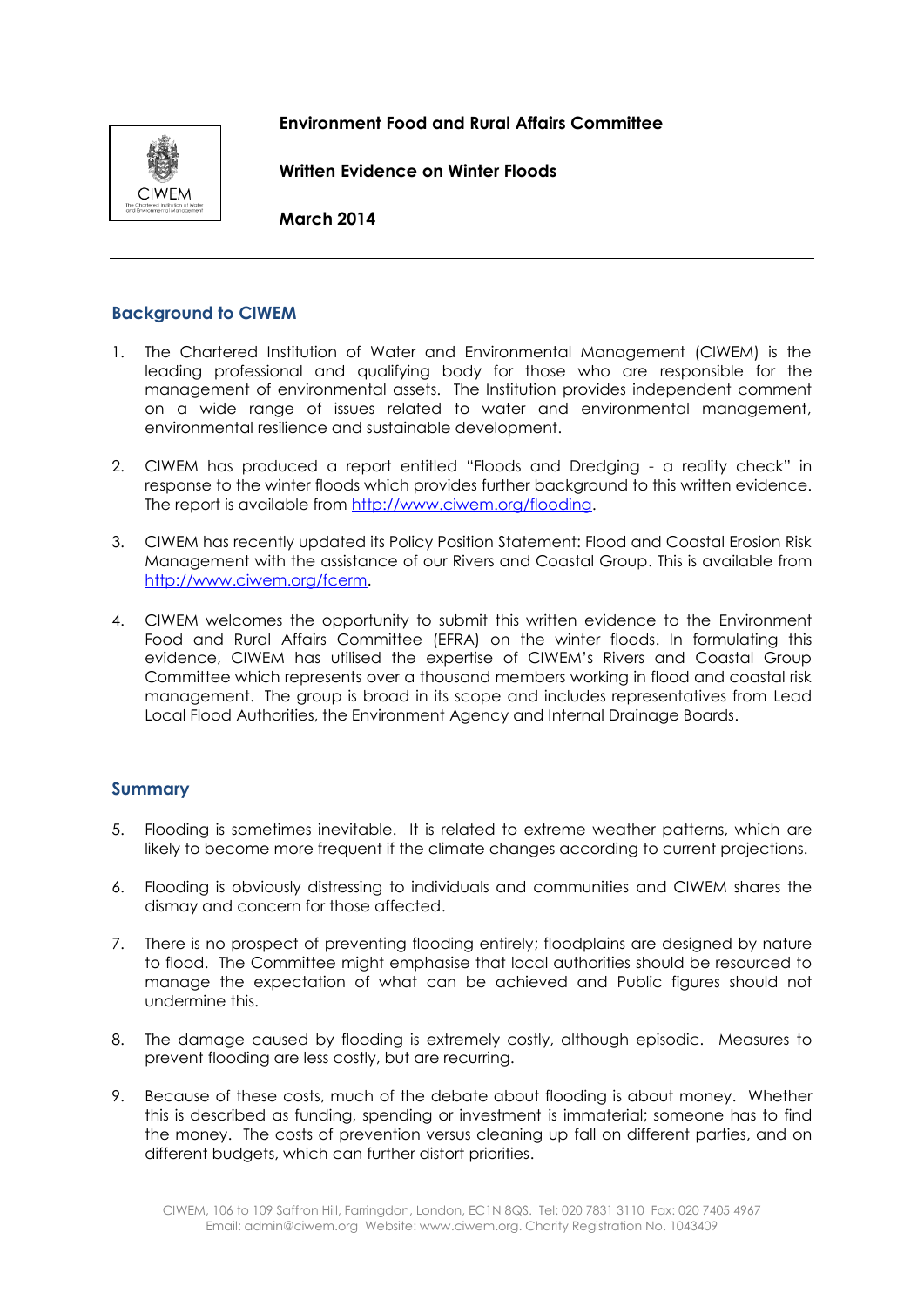- 10. There is emerging consensus that current rules are short-sighted in favouring capital expenditure (on new projects) over maintenance activities.
- 11. CIWEM is concerned that absolute levels of funding for maintenance are at a bare minimum, and that this represent inadequate planning for the future, but recognises that public funding is constrained.
- 12. Equally important is that what money is spent should bring maximum efficiency, effectiveness and benefit. CIWEM supports the call from the EFRA Committee for new maintenance funding to "be spent effectively". Transparency about who is responsible for what (i.e who sets the budgets for flood prevention, who plans the measures, and who carries out the work) is essential to maintain public confidence.
- 13. For consistency, CIWEM believes responsibility for the planning and managing of maintenance should sit with the Environment Agency as part of a strategic overview or as a partnership of the existing organisations. In this way maintenance can be considered as part of the catchment based approach and linked to capital works.
- 14. There is no rationale for a widespread programme of dredging (as a sole measure) to prevent flooding. There is broad agreement that dredging can and will be part of the solution. But dredging will not always be cost-effective. If carried out in the wrong way and in the wrong place, dredging can result in significant environmental damage, increased flooding and erosion downstream.
- 15. A whole catchment approach is inherently superior, more versatile and more durable approach. It allows a range of measures to be tailored to local circumstances, resulting in greater benefits, with fewer risks - and can include dredging.
- 16. We have seen no evidence to support the claims that too much attention has been paid to environmental schemes. Flood prevention is already geared towards protecting people and property. To deliver this aim schemes which work closely with natural processes should work in concert with engineering solutions.
- 17. Every catchment is different; the Somerset Levels (in particular) are not representative. Dredging should be considered on a case by case basis and should be used within the context of a range of tools and the origins of different sources of flood water. It comes with significant risks that must be understood at a local and catchment scale.

## **Detailed comments**

#### **What lessons are we learning from the winter floods in relation to the approach to maintenance work?**

18. CIWEM believes funding for new flood and coastal erosion defences should not be to the detriment of funding to support communities protected by existing assets. This spending is divided between capital (for new and improved defences, major refurbishment and other expenditure on defences, assets, plant and equipment) and revenue (including routine maintenance of defences, emergency planning and response, community resilience, forecasting and warning services, risk mapping, modelling and assessment and other running costs).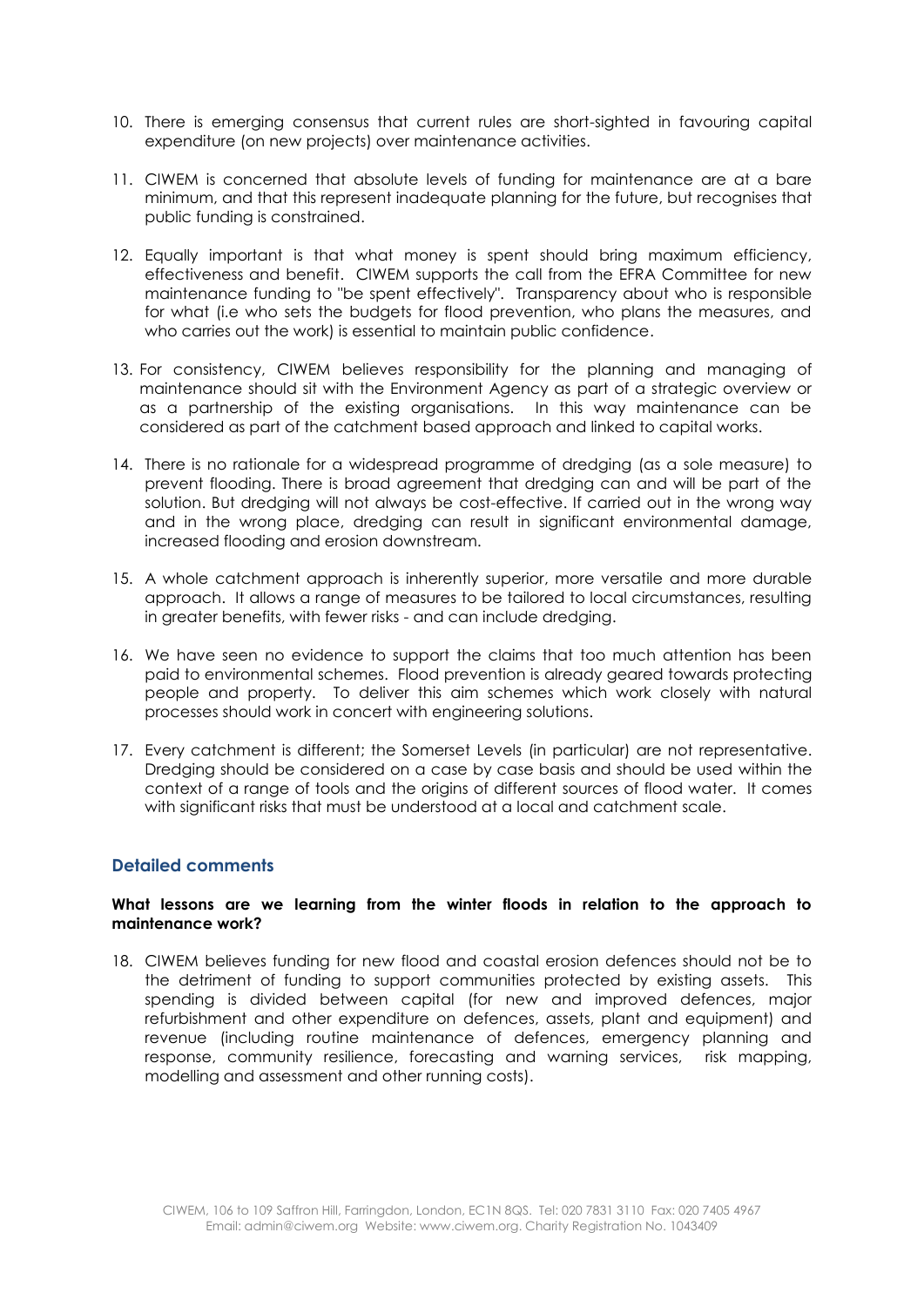- 19. The Payment for Outcomes framework<sup>1</sup> requires targets or 'outcome measures' to be agreed between Government and the Environment Agency, such as the number of homes to be protected by installing new flood defences or for environmental improvements. The target for the number of houses protected (OM2) is set by Defra for each Comprehensive Spending Review period. For example in the current period the Defra target is 145,000 houses, although the Environment Agency plans to target 175,000. As these targets must be met, the economic case favours this capital expenditure, allowing less to be available for the maintenance of existing schemes.
- 20. Capital schemes are funded through payment for outcomes, utilising the partnership funding calculator with the benefit-cost ratio from the HM Treasury's guidance. Due to the way the partnership funding calculator works, the benefit cost ratio for a capital scheme in reality only needs to be robustly above one. The Environment Agency's maintenance budget is set nationally and is then shared for maintenance work based largely on the benefit cost ratio to the 'asset system' (each system is effectively a subcatchment). The 'minimum needs' (the legal requirement) for maintenance are defined for each asset system. CIWEM understands that the cost benefit ratio required for the Environment Agency to undertake maintenance above the minimum needs is far greater than for a capital scheme.
- 21. This therefore means that a capital scheme might gain funding in an asset system with a low benefit cost ratio for maintenance. The construction of a capital scheme could in fact raise the necessary maintenance costs for the asset system and therefore reduce the benefit cost ratio for maintenance in the asset system. Whilst maintenance is included in the business case, there is no guarantee that funding will be forthcoming to pay for it.
- 22. River maintenance is a visible and emotive topic. Recent media reaction has shown that members of the public in areas that have had maintenance withdrawn are unhappy with this approach and that they place great value on rural land, although there may be little immediate financial benefit. There is a need to engage with the public about the availability of funding and what can and cannot be realistically achieved. With specific regard to the maintenance of rivers utilising dredging, there is a need for consultation on the realistic benefits and disadvantages of its practice for managing flood risk.

## **What changes to the approach should be made before next winter?**

- 23. A review of this winter's floods would be valuable, for example to review the funding mechanisms and prioritisation used, and to address the longer term coordination of flood defence works and resilience around the country.
- 24. Measures are needed to provide greater resilience to events exceeding the capacity of existing flood risk management measures. A review of critical infrastructure resilience is necessary, for example roads, railways, hospitals, water treatment works and electricity substations. One of the greatest problems in Somerset has been the isolation of people and how they gain access and egress and simply to be able to 'live with floods'. Every defence, however robust, can be defeated.
- 25. Another aspect is emergency planning and response. Flood warnings have proved successful with far fewer fatalities than the 2007 floods. However there have been a

**.** 

<sup>1</sup> Environment Agency. 2011. Flood and coastal risk management outcome measures <http://www.environment-agency.gov.uk/research/planning/122070.aspx>

CIWEM, 106 to 109 Saffron Hill, Farringdon, London, EC1N 8QS. Tel: 020 7831 3110 Fax: 020 7405 4967 Email: admin@ciwem.org Website: www.ciwem.org. Charity Registration No. 1043409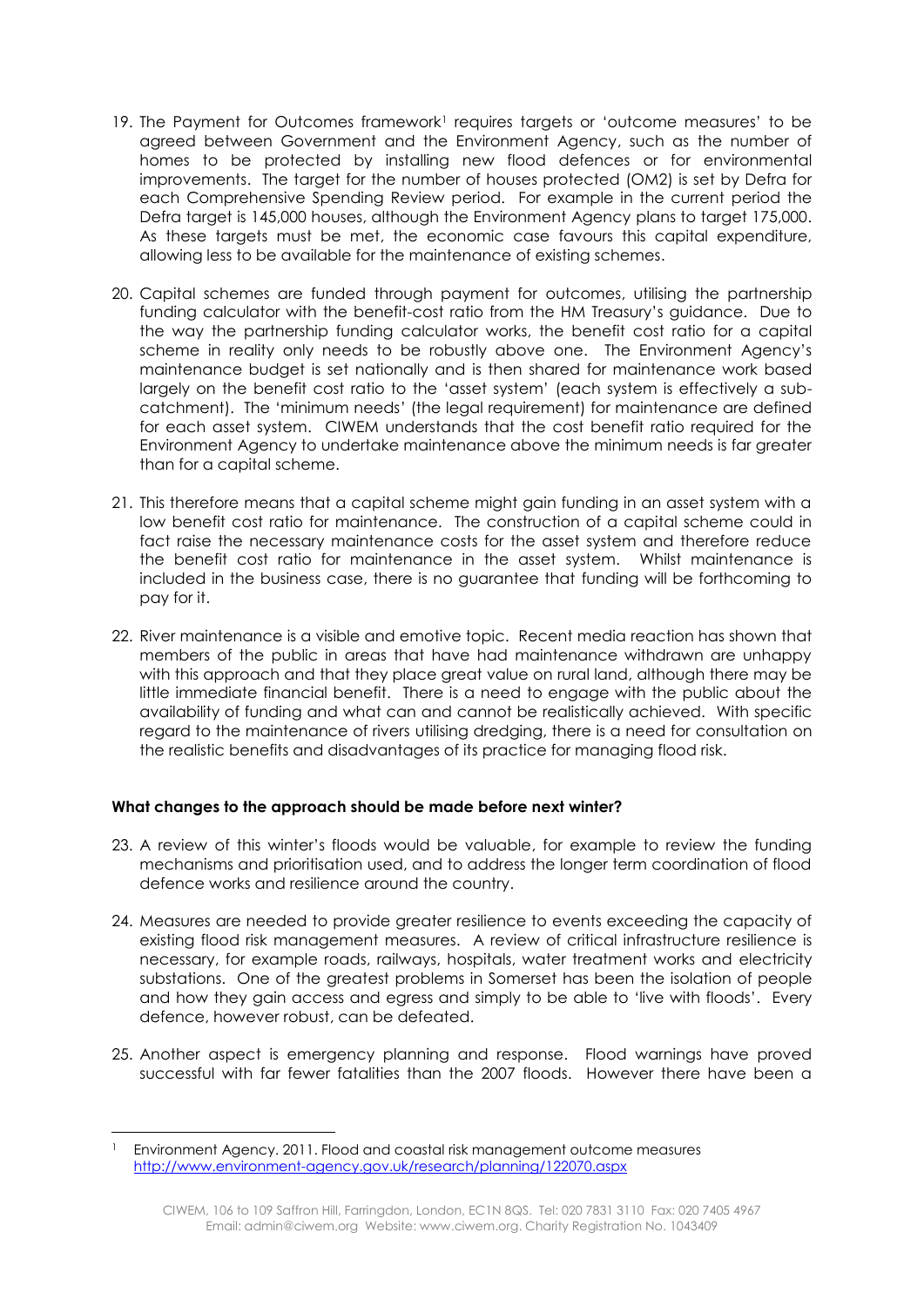number of examples in Somerset and the Thames Valley where evacuation has proven difficult and some people still do not know where to receive help.

- 26. Many people believe that flooding can be prevented and coastal erosion can be stopped, however this is not the case and there is an urgent need to manage expectations and to educate people in what can be achieved. Involving local people and businesses in managing flood risk management spending could be one solution to this.
- 27. The longer term resilience of the country must be addressed by ensuring that the 'risk based approach' is followed and applied on a catchment wide basis. A catchment approach emphasising more sustainable solutions such as upstream storage, upland woodland and an emphasis on sustainable drainage are needed to reduce flood risk. These methods can bring a long term and low annual cost solution that balances the needs of the environment and people.
- 28. There may be a need to review the changes to Higher Level Stewardship payments under the Common Agricultural Policy for farmers to identify if there will be any detrimental impact of these policies on flood risk.
- 29. It should be recognised that whilst several thousand homes have been flooded there are over one million that have been protected.

### **How is funding allocated by the Government and the Environment Agency to maintenance work and how can this process be more transparent and effective?**

- 30. Recent flooding of low lying areas drained by natural and manmade channels has led to claims that these policies have neglected farmland, especially in relation to a lack of river dredging. The dredging work that many members of the public have called for in the Somerset Levels would not qualify for significant central Government funding under current HM Treasury rules. This is due to the (relatively) low benefits obtained compared to carrying out flood management schemes in urban areas elsewhere in the country. The Environment Agency was only able to put £400,000 towards dredging and under funding rules could not provide more; the total costs would have been more than four times this sum, and there was no other forthcoming contributor.
- 31. The process is already transparent with the Environment Agency publishing its entire river maintenance programme and also its assessment of the level of risk for each river. However with most Environment Agency asset systems only receiving the legal minimum funding, CIWEM believes this should be reviewed.
- 32. The use of upstream measures for storing water would inevitably involve land that must be managed to accommodate occasional flooding and for this to be balanced with its use during non-flood periods, for example grazing, although it may be that some land is 'sterilised' from other uses. The Government should consider how to compensate landowners where their land is contributing to an overall reduction of flood risk (payments for ecosystem services) or, in some cases, purchase of this land so it can be set aside for flood storage. This system is already being applied to managed realignment schemes for creating inter-tidal habitat.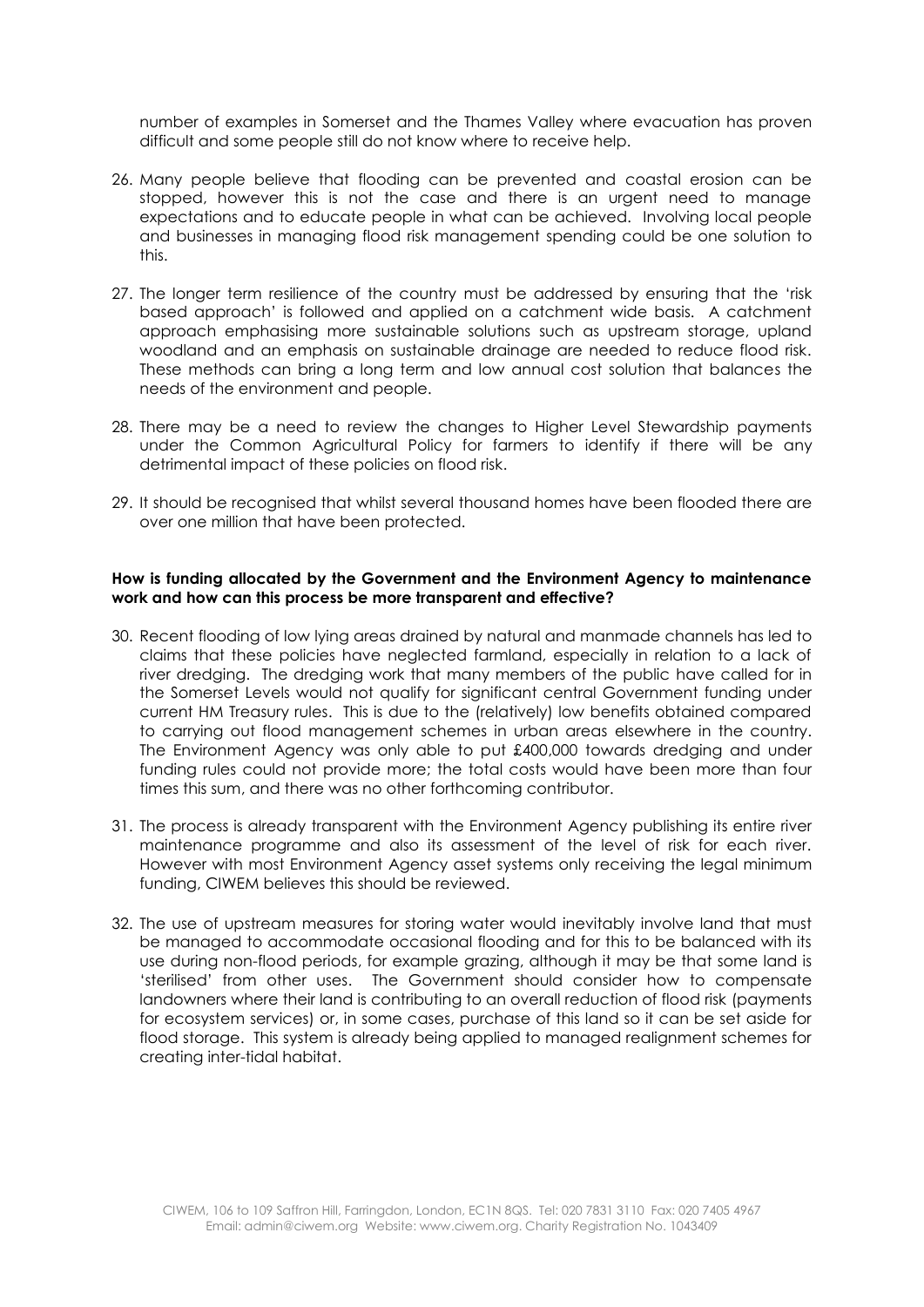### **Is the responsibility for maintenance work currently allocated in the best way? How can this approach be improved? What maintenance role should IDBs, local authorities and landowners take?**

- 33. The legislative framework sets out adequately the jurisdictions of the relevant authorities (Environment Agency, Lead Local Flood Authorities and Internal Drainage Boards). However as the powers are permissive they will always compete with other priorities. Catchment co-ordination and education as to which organisations have permissive powers and who has ultimate responsibility as a riparian owner are critical.
- 34. For consistency, CIWEM believes the responsibility for planning and managing the work should sit with the Environment Agency as part of a strategic overview or as a partnership of the existing organisations. In this way maintenance can be considered as part of the catchment based approach and linked to capital works. Delivery programmes should be informed by up to date catchment strategy documents including River Basin Management Plans and Catchment Flood Management Plans.
- 35. Responsibility for maintenance could be devolved to landowners and local bodies where feasible. This broadly fits with the Flood and Water Management Act. However this raises questions in terms of funding. There will need to be an agreed plan as to how they will be allocated financial support, particularly when that maintenance brings about benefits to others. Ecosystem services and payment for outcomes could assist with this. Under Government procurement rules it may be difficult to pay landowners to do work on their own land as competitive tender may be necessary. Landowners may also need to submit consents to the Environment Agency to ensure protected wildlife and habitats are not damaged.
- 36. CIWEM considers landowners and riparian owners should not be funded to undertake what is essentially their responsibility to keep watercourses flowing. Farmers can reduce soil erosion and the sedimentation of watercourses, through good management techniques, thereby reducing the need to dredge watercourses. There may be an opportunity to support the establishment of new Internal Drainage Boards to undertake maintenance in catchments, funded by rate payers within the area. The provisions of the Flood and Water Management Act are improving circumstances and the ability to designate features will be beneficial, but changing behaviours may take time.

## **In what circumstances is dredging effective in reducing flood risk? When is dredging not effective?**

- 37. CIWEM recently published a review of floods and dredging in response to the 2013/14 winter floods. This concluded that dredging can play a role in flood risk management in some cases, but is not a stand-alone solution. It should be considered in the context of a range of tools and the origins of different sources of flood water, and comes with significant risks that must be understood at a local and catchment scale.
- 38. Historical perspective is important. Dredging has never been a tool primarily for flood risk benefit; it is a land drainage tool that helps to lower water levels on land that is otherwise unproductive. Typically it has been used since the post-war period to increase the nation's food production capacity. There may be a small flood risk benefit from sustained dredging but it is not sufficient in itself to provide a high standard of flood protection. For example research on the River Thames has shown that even dredging an extra 1.5m depth in the river would only bring a small reduction in flood risk and would make next to no difference in a large scale flood like the 2014 event. It is a technique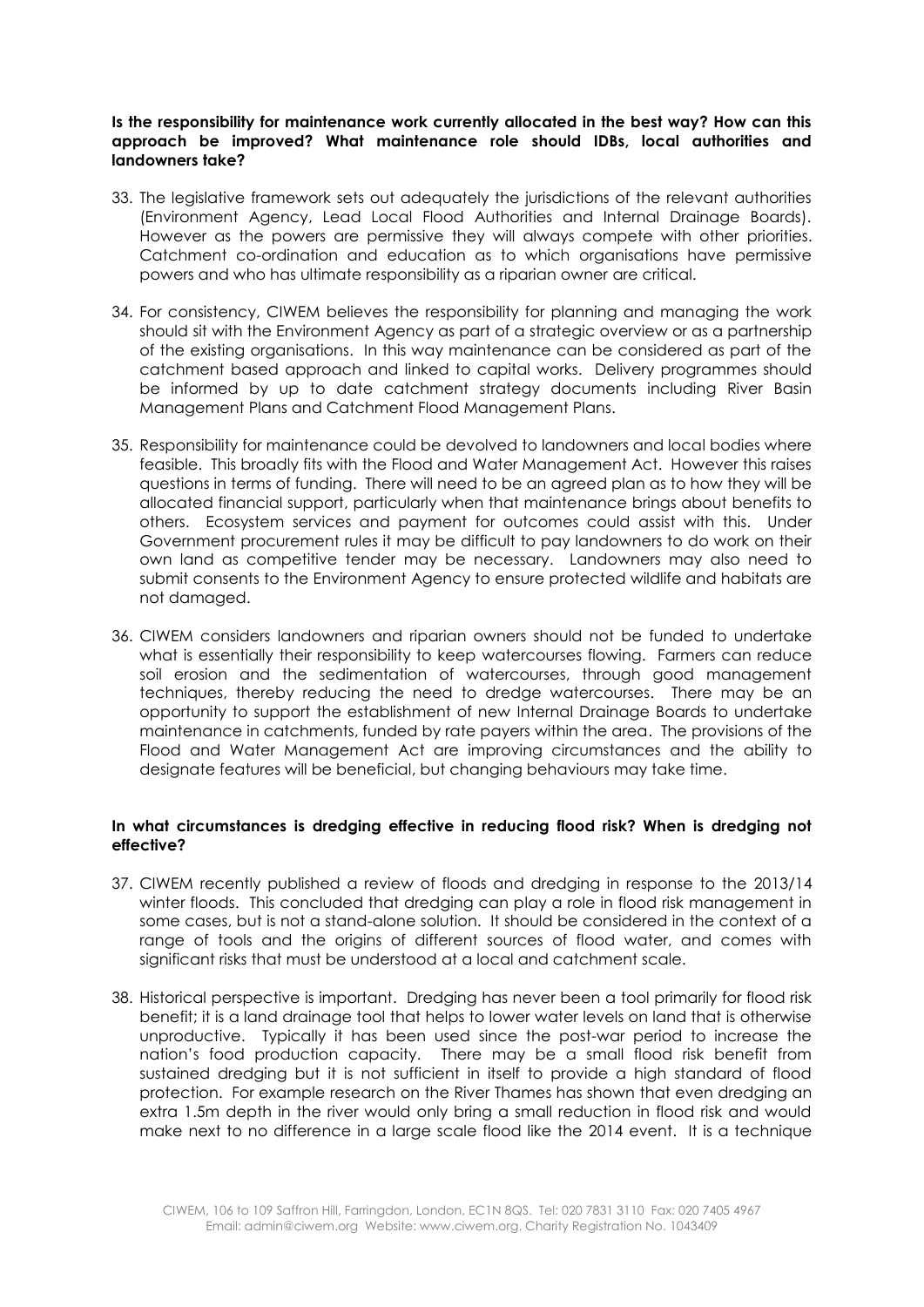that is very visible for the public, but not one that is effective in terms of engineering or sustainability.

- 39. Dredging a length of channel results in an increase in the cross sectional area (and hence its volume), as well as a reduction in the roughness of the channel. Where dredging is used to straighten and canalise the river, the effect is to reduce its length and so increase channel gradient. These effects can increase the efficiency of the channel in moving water (increasing conveyance). Dredging should therefore lead to a reduction in upstream water levels and hence a reduction in fluvial flood frequency in the immediate area.
- 40. However the river bed level may not be the dominant factor that controls water levels in a particular reach. Other factors, for instance channel slope, channel roughness, engineered structures (weirs, bridges, culverts) or backwater effects from tide, downstream main river or tributary may be more dominant factors in determining the level that a certain flow reaches in a channel reach. When the flow rate is impeded by channel constriction or high downstream water levels (e.g. from tide locking, backwater ponding above confluences and in-channel structures, or pumping restrictions), dredging may provide no benefit during extreme events.
- 41. During an extreme flood, the peak river flow may be many times the bankfull discharge. During large events the storage provided by the river channel is typically insignificant when compared to that held in the floodplain as seen, for example, in the flooding of the River Thames in January and February 2014. It is simply not practical to contemplate dredging of the channel (let alone the floodplain) to the extent that would be required to confine such large and rare flood flows from the wider floodplain, since the storage and conveyance capacity of the channel is a small fraction of that of the wider floodplain.
- 42. Dredging is rarely a one-off activity. Rivers carry runoff and silt from the catchment to estuaries, so as soon as dredging is complete, material will begin to re-accumulate. Moreover, the river will seek to re-adjust itself to a more natural form in terms of crosssectional area, gradient and meanders, with potentially serious unintended consequences including bank failure and erosion. As a result, dredged channels require long-term maintenance.
- 43. There needs to be a clear understanding of the difference between sediment management in smaller streams and the scale of dredging that may be carried out in heavily modified watercourses which exist in areas of land reclamation. Flood risk management, as required by the Floods Directive, should be plan led and risk based. Knee-jerk reactions to the most recent, extreme weather patterns should not be taken at the expense of areas at higher risk of more frequent flooding.
- 44. In Somerset, the Environment Agency has undertaken feasibility studies into potential dredging of the tidal sections of the River Parrett and Tone catchments. It examined a number of potential dredging scenarios for these tidal sections, including assessments of the impacts of dredging different stretches of the rivers, different amounts of sediment removal and comparison of the impacts of agitation dredging verses complete removal of the sediment. The hydraulic models based on the 2012 event demonstrated that dredging would not have lowered peak flood levels significantly for winter storms and a significant drop in the flood levels would not have been experienced. However the models do demonstrate that dredging tidal sections of the two rivers would lead to a significant reduction in the duration of the flood event.